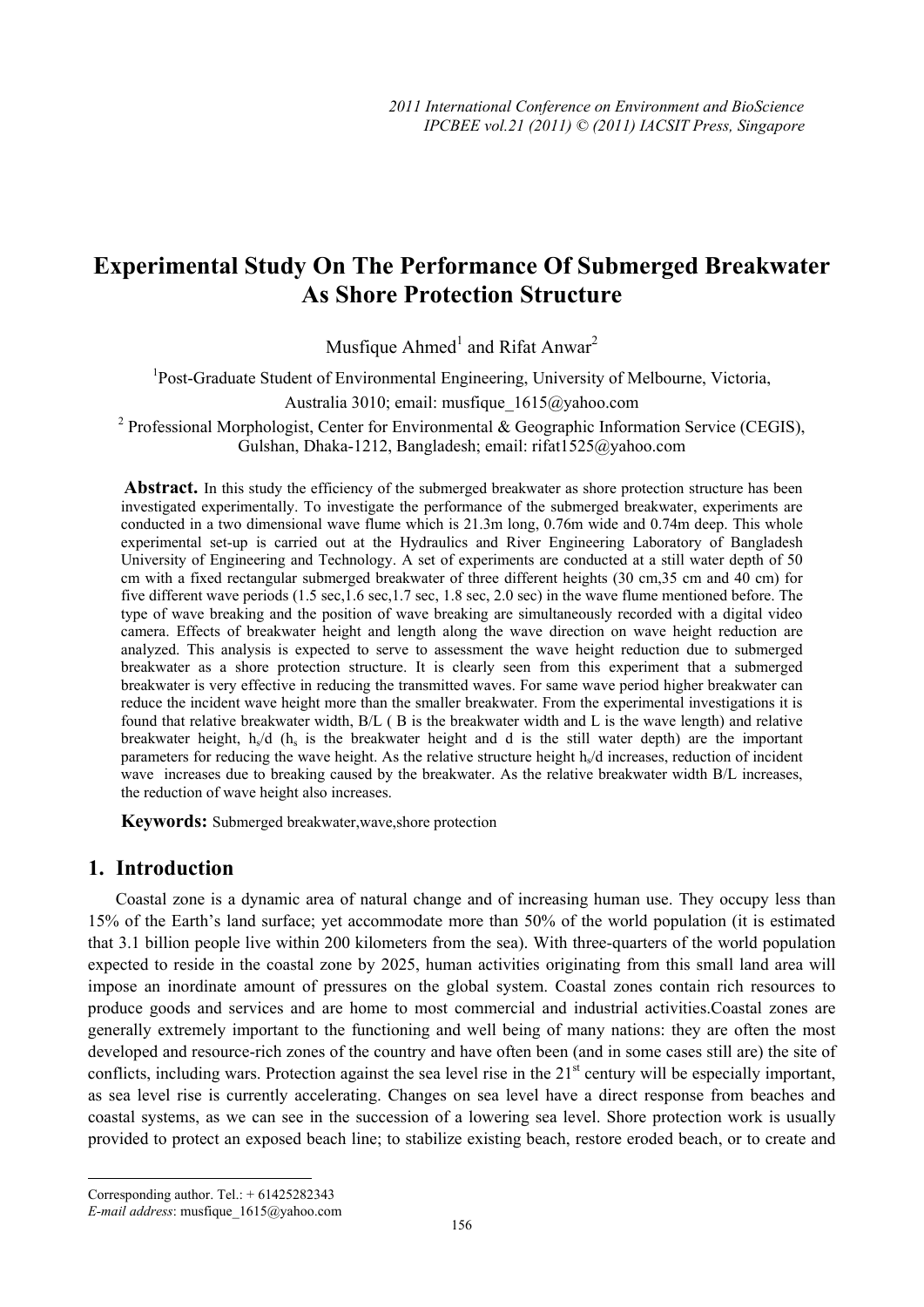stabilize artificial beaches. The protection work in general includes: Seawalls, Sea dikes, Revetments, Bulkheads, Jetties, Groins, Sand dune, Beach Nourishment and Sand Bypassing, Shore-connected Breakwater, Offshore Breakwater, Tetra pods etc. The main purpose of this paper is to study on different aspects of submerged breakwater for shore protection. This paper considers the feasibility of using inflatable, submerged, moored structures as breakwaters. Submerged or low-crested breakwaters function by provoking wave-breaking and by allowing some wave transmission so that a milder wave climate is obtained in lee of the submerged structure, although it is not as mild as if the structure was emerged. The sediment transport capacity behind the breakwater will also decrease, which means that sand will accumulate in a manner similar to an emerged structure with a slightly smaller length. They can be used continuously or, when not in use, deflated and out of the way.

### **2. Experimental Work**

The whole experimental work is carried out in a two dimensional wave fume where a breakwater is placed at 800 cm far from wave generator. Different types of wave periods are being generated by this wave generator. The transmitted waves are absorbed by a wave absorber placed at the end of the wave fume. Six measuring tapes are used to measure the water level in six different locations. Fifteen experimental runs are carried out in the laboratory to verify the water surface level.The experimental set-up is shown in Fig. 1.



Fig.1: Experimental Set-up

To investigate the water surface profile wave height is measured before and after passing the submerged breakeater at different locations. 6 measuring tapes are placed in different locations on the glass suface of the flume to measuring the water level at desired points. Three measuring tape are placed in the offshore side for measuring the incident wave, one is placed over the breakwater and last two are placed behind the breakwater. Measuring location 1 is at 400 cm, measuring location 2 is at 650 cm, measuring location 3 is at 750 cm, measuring location 4 is at 850 cm, measuring location 5 is at 950 cm and measuring location 6 is at 1050 cm from the wave generator.

## **3. Results and Analysis**

#### **3.1. Water surface profile**

Water surface profile at 10 seconds interval for 60 seconds for 15 different run conditions is being analyzed in this analysis. Fig.2 to Fig. 4 shows the variation of water level with time for a particular wave period 1.6 sec. The high energy of incident wave is reduced drastically because of the breakwater. Maximum reduction of wave height occurs for maximum value of  $h<sub>s</sub>/d$  for the same wave period. When breakwater height is set as such that h<sub>s</sub>/d=0.8 (breakwater height=40 cm) the incident wave height of 15 cm for T=1.6 sec reduces to 6 cm after breaking over the breakwater. With fixed submerged breakwater of 35 cm height when  $h<sub>s</sub>/d$  becomes 0.7 then the incident wave height reduces from 12 cm to 7 cm for the same wave period. As the wave height reduces from 12 cm to 9 cm when the breakwater height is reduced to 30 cm  $(h<sub>s</sub>/d=0.6)$ . Thus for T=1.6 sec breakwater having h<sub>s</sub>/d=0.6 reduces 25% of incident wave height, whereas breakwater having  $h<sub>s</sub>/d=0.7$  and 0.8 decreases incident wave height up to 42% and 60% respectively.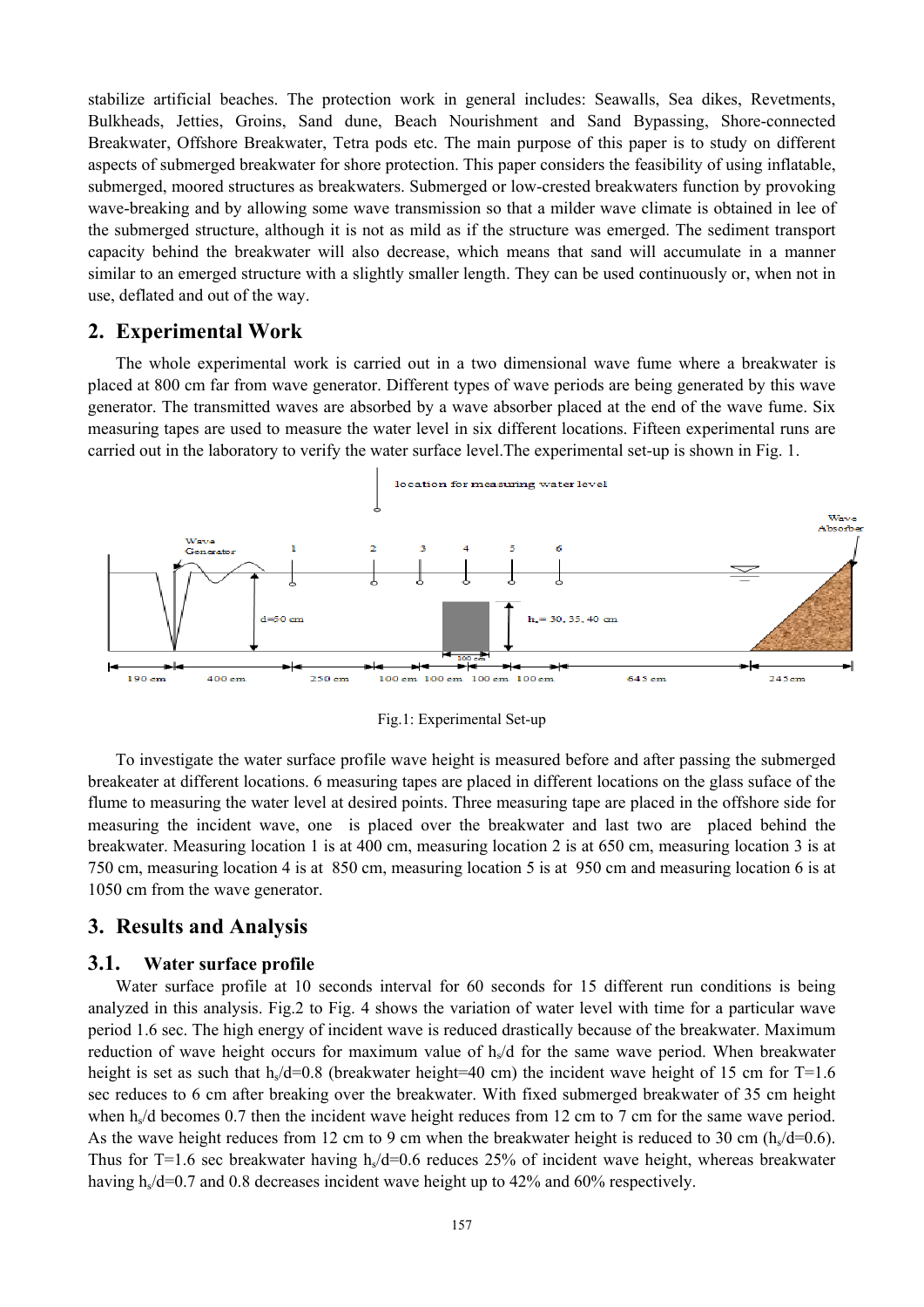

By analyzing for all the wave periods it is clearly found that maximum reduction of wave height is being occurred by wave breaking over or behind 40 cm breakwater in a still water depth of 50 cm i.e. when the ratio of h<sub>s</sub>/d=0.8 for all wave periods. Installation of rectangular fixed submerged breakwater of this type shows maximum efficiency by reducing wave height about 60-65%. Wave height is reduced about 40-50% when  $h<sub>s</sub>/d=0.7$  and about 25-30% when  $h<sub>s</sub>/d=0.6$ .

Again for a particular ratio  $h/d$  the reduction of wave height due to breaking occurs more for lower wave periods than for the higher wave periods among the five different wave periods 1.5 sec, 1.6 sec, 1.7 sec, 1.8 sec and 2.0 sec. When  $h<sub>s</sub>/d=0.8$ , the wave height reduces 55% and 64% for T=2.0 sec and 1.5 sec respectively. Similar trend is being followed when  $h<sub>s</sub>/d=0.6$  and 0.7.

### **3.2. Effect of relative breakwater width on wave damping**

This analysis presents the effect of relative breakwater width, B/L (B is the width of the breakwater along the wave direction and L is the wavelength) on wave damping i.e. wave height reduction,  $H_b/H_i$  ( $H_b$  is the breaking wave height and H<sub>i</sub> is the incident wave height) for three different relative breakwater heights  $h<sub>s</sub>/d = 0.6, 0.7$  and 0.8. Wavelength L is measured for five different wave periods T (1.5, 1.6, 1.7, 1.8 and 2 sec) by using the equation ( $L=gT^2/2\pi \times$  co-efficient of transition wave length). In Fig. 5 to Fig. 7 it is clearly visible that for a particular relative breakwater height as  $B/L$  increases  $H_b/H_i$  decreases that means the reduction of wave height due to breaking occurs more. The relative wave height for wave breaking  $H<sub>b</sub>/H<sub>i</sub>$  is decreased from 0.714 to 0.583 when h<sub>s</sub>/d= 0.6, decreased from .667 to .615 when h<sub>s</sub>/d = 0.7 and decreased from 0.368 to 0.333 when  $h_s/d = 0.8$  for increasing B/L from 0.247 to 0.354. For  $h_s/d=0.6$  and B/L=0.25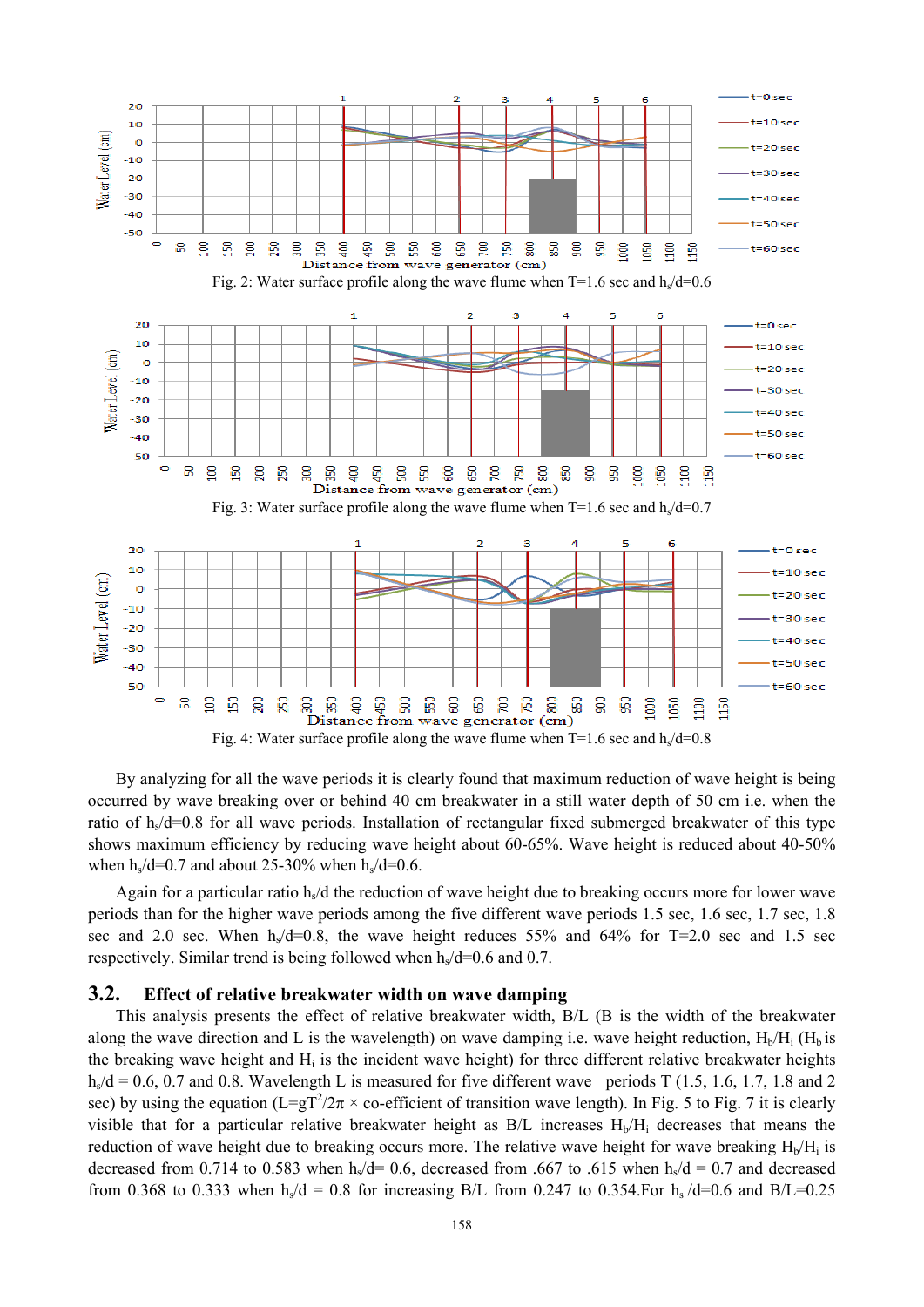reduction of wave height due to breaking is 20% whereas for the same breakwater wave height reduction becomes 35% as the relative structure width B/L becomes 0.35. The trend is similar for  $h<sub>s</sub>/d=0.7$  and 0.8. Again for any value of  $B/L$ , the breaking wave height  $H<sub>b</sub>$  decreases more with respect to the incident wave height,  $H_i$  for higher value of  $h/d$ . This means that, the breakwater reduces the transmitted waves as the breakwater width (B) increases or the wave length (L) decreases. The above mentioned behavior could be attributed for two reasons. First, the increase of the breakwater width causes the increase of the friction between the breakwater surface and the transmitted waves, causing more wave energy loss. Second, as the wave becomes short, the water particle velocity and acceleration suddenly change and the turbulence caused due to this sudden change causes dissipation in the wave energy. Also, from Fig. 5 to Fig. 7, it is also found that,  $H_b/H_i$  decreases as  $h_s/d$  increases. This may be attributed to the decrease in the transmitted wave energy due to decreasing the area which water path through.





Fig. 5: Effect of relative breakwater width on wave height reduction for  $h/d= 0.6$ 





Fig. 7: Effect of relative breakwater width on wave height reduction for  $h/d = 0.8$ 

# **4. Conclusions**

The main drawn conclusions from this study can be summarized as follows: